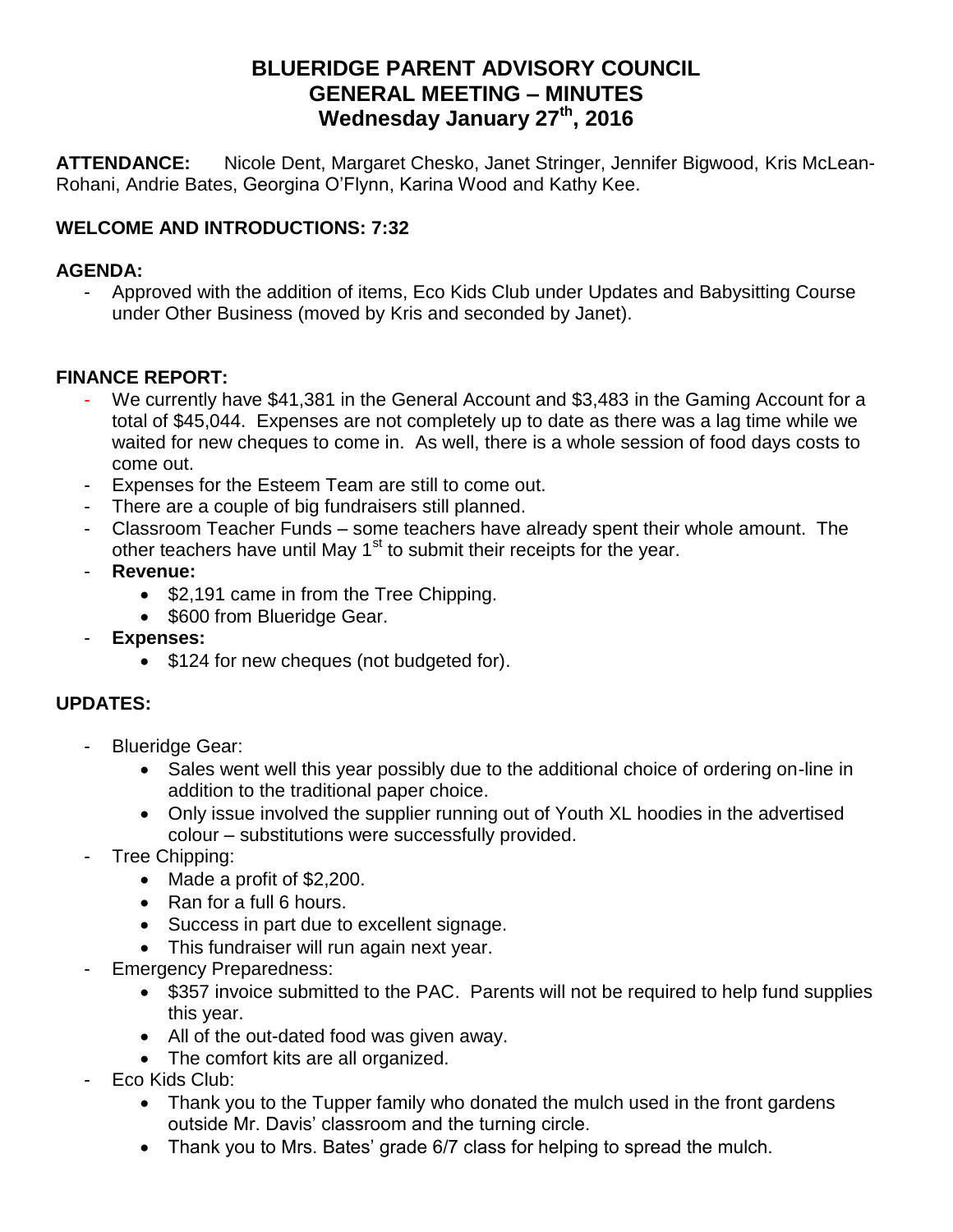• The club will get up and running again in February.

## **NEW BUSINESS UPDATES:**

- Grade 1 allocated event:
	- Will take place on February 26<sup>th</sup>.
	- The planned Entertainment Night will be replaced by a Movie Night due to time and logistical restraints.
	- Ralph will look into licensing for Hotel Transylvania 2.
	- Grade 1 parents will take care of planning, concession, etc. under the coordination of Jennifer Dickson.
	- The sound system is currently stored in the computer lab.
- Spell-a-thon:
	- Nicole and Kathy will discuss dates.
	- A letter will be sent to the staff to explain the process.
	- Each class will have a package provided with their words and pledge forms.
	- One of the Kindergarten teachers has requested this take place after spring break to allow for the learning of more words.
	- Each grade will have an appropriate number of words (10-40).
	- As always, student participation is voluntary.

## **FAMILY OF SCHOOLS UPDATES:**

Meeting will take place in February.

- Upcoming: New Curriculum Parent Night (date to be announced)
	- Teachers and administration will present the new curriculum
	- There will be two sessions, one for elementary and one for secondary.
	- This will be held at Windsor in the multi-purpose room.

### **OTHER BUSINESS:**

- Grade 7 Activity Update:
	- The Grade 7's have run a 5 week Subway fundraiser, with a revenue of \$900.
- Babysitting/First Aid class:
	- A provider of babysitting and first aid training has approached both Nicole and Kathy to offer a babysitting course to the grade 6 and 7 students on a pro-d day.
	- The overall feeling is that these courses are readily available through other venues and therefore we will not be interested in this service.

## **PRINCIPAL/VP REPORT:**

- 1. Extra Curricular
	- Volleyball has started thank you to all of the coaches
- 2. Choir Every Tuesdays and Thursdays at 8:00 am
- 3. Testing